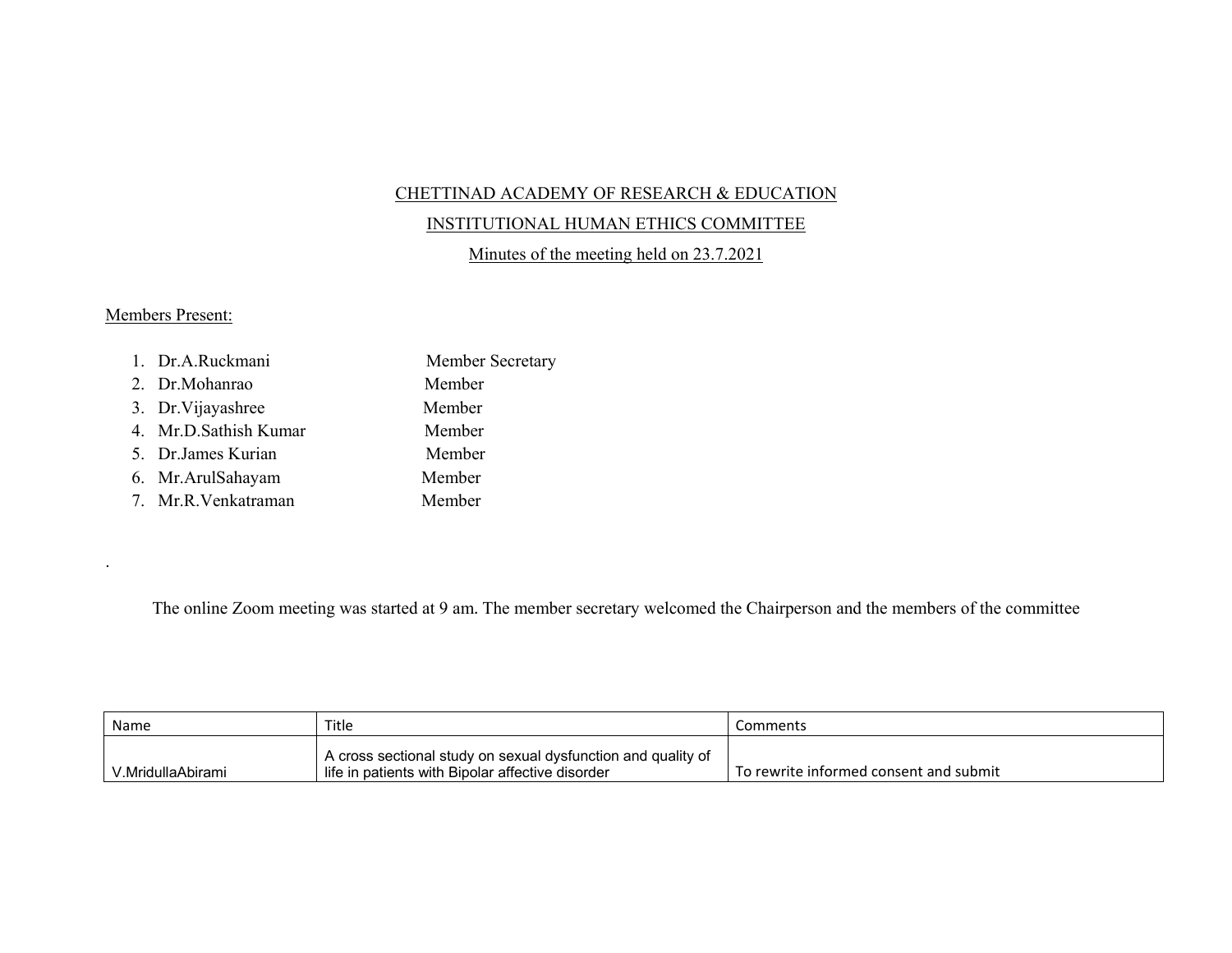| Dr.J.Mohan                       | clinical evaluation of efficacy and safety of chloroquine add<br>on theraphy to standard anti tuberculosis treatment in newly<br>diagnosed pulmonary tuberculosis patients                        | To submit Informed consent                                                                                                                                               |
|----------------------------------|---------------------------------------------------------------------------------------------------------------------------------------------------------------------------------------------------|--------------------------------------------------------------------------------------------------------------------------------------------------------------------------|
| C Suja                           | Immunological profile in software professionals                                                                                                                                                   | To define IT professional.<br>To include control group.<br>To submit informed consent                                                                                    |
| SriramMuthukaruppan. S           | An Observational Study to Assess the levels of Interleukin<br>17A in Acute Coronary Syndrome                                                                                                      | Cost of estimation of IL-17 should not be borne by the<br>participants.<br>To submit informed consent                                                                    |
| Dr.ThammireddygariVaishnavi      | Correlation of lipoprotein A and homocysteine levels in<br>predicting the risk of atherosclerosis and reducing the<br>cardiovascular disease incidence in patients with chronic<br>kidney disease | To specify the methodology to assess the risk of atherosclerosis<br>and the incidence of CVD in patients with CKD.                                                       |
| PADMATINTI MANOJ<br><b>KUMAR</b> | CAUSAL ASSOCIATION OF SERUM LIPIDS IN PATIENTS<br>WITH ACUTE ISCHEMIC STROKE AND HEMORRHAGIC<br>STROKE-AN OBSERVATIONAL STUDY IN A TERTIARY<br><b>CARE CENTER</b>                                 | To check for the feasibility of the study and to modify the<br>methodology accordingly.                                                                                  |
| DR PRARTHANA KV                  | A COMPARITIVE STUDY OF TOPICAL SUCRALFATE<br>AND ALOE VERA CREAM IN WOUND OF<br>HEMORRHOIDECTOMY PATIENTS IN TERTIARY<br><b>HEALTH CARE CENTRE "</b>                                              | Mention the measures that will be taken to overcome bias.<br>To use a quantitative score for assessing the wound healing.                                                |
| Dr. KIRUTHI.K                    | IMPROVING THE PRACTICE OF DEVELOPMENTAL<br>SUPPORTIVE CARE IN VERY PRETERM NEONATES IN<br>NEONATAL INTENSIVE CARE UNIT (NICU)- A QUALITY<br><b>IMPROVEMENT STUDY</b>                              | Dear members<br>The copy of this proposal is attached. Please inform whether<br>this can be taken as a research study as it involves improving<br>quality of a practice. |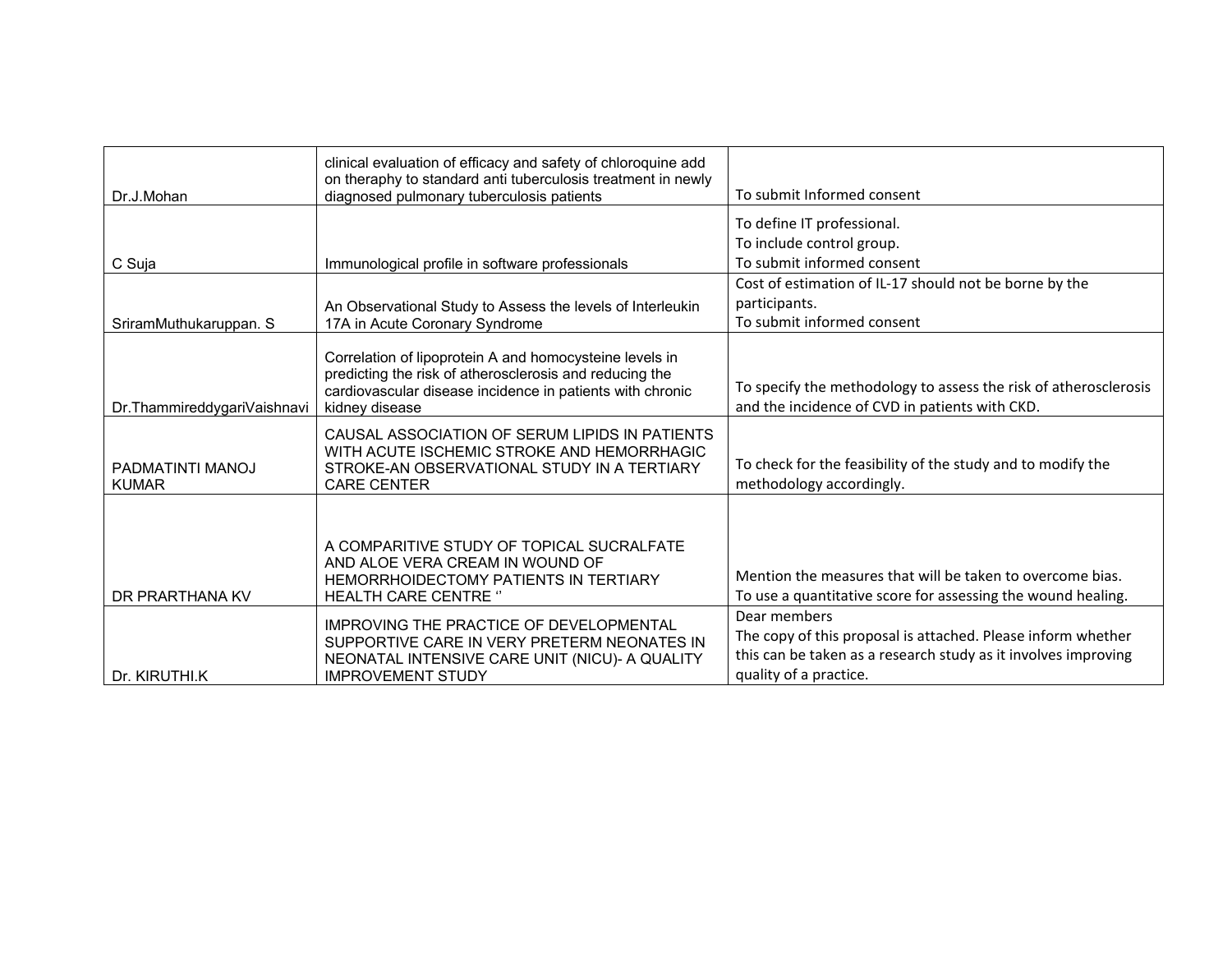| Dr.SaiSabhari                       | "TO STUDY THE EFFICACY OF SHAM FEEDING USING<br>SUGARLESS BUBBLEGUM IN REDUCING THE<br>OCCURRENCE OF POST OPERATIVE ILEUS<br>FOLLOWING APPENDICECTOMY".       | To mention ingredients in bubble gum.<br>To clarify regarding the cost of the study.                  |
|-------------------------------------|---------------------------------------------------------------------------------------------------------------------------------------------------------------|-------------------------------------------------------------------------------------------------------|
| Dr.Divyaparvathy                    | Impact of COVID19 on immunisation and nutritional<br>wellbeing among children under 2 years of age in<br>Kelambakkam, Chengalpattu district                   | Investigator was absent                                                                               |
| Dr RaghviAnand                      | EVALUATING THE OUTCOMES OF CLOSED REDUCTION<br>OF DIFFERENT TYPES OF NASAL BONE FRACTURES                                                                     | Mention whether the study is retrospective or prospective or<br>combined (retrospective/prospective). |
| Dr.Karthika S R                     | A COMPARATIVE STUDY ON ACYCLOVIR WITH<br>STEROID AND STEROID ALONE IN THE TREATMENT OF<br>IDIOPATHIC FACIAL NERVE PALSY IN A TERTIARY<br><b>CARE CENTRE</b>   | To increase sample size.<br>To give rationale and justification for the study and submit              |
| YEDDULA JAGADEESWAR<br><b>REDDY</b> | SERUM ALBUMIN AND ALKALINE PHOSPHATASE AS A<br>COMBINED PREDICTORS OF SEVERITY AND<br>PROGNOSTIC INDICATOR OF FUNCTIONAL OUTCOME<br>FOLLOWING ISCHEMIC STROKE | Approved                                                                                              |
| Dr. Angela Grace Abraham            | AUDIOLOGICAL ASSESSMENT IN POST COVID 19<br>PATIENTS- A PROSPECTIVE STUDY                                                                                     | The sample population has to be defined well.<br>Rewrite the methodology and submit.                  |
| Raghavan V K                        | A PROSPECTIVE STUDY ON THE STATUS OF<br>CONTRALATERAL EAR IN OTITIS MEDIA IN A TERTIARY<br><b>CARE CENTER</b>                                                 | Suggested to increase the sample size                                                                 |